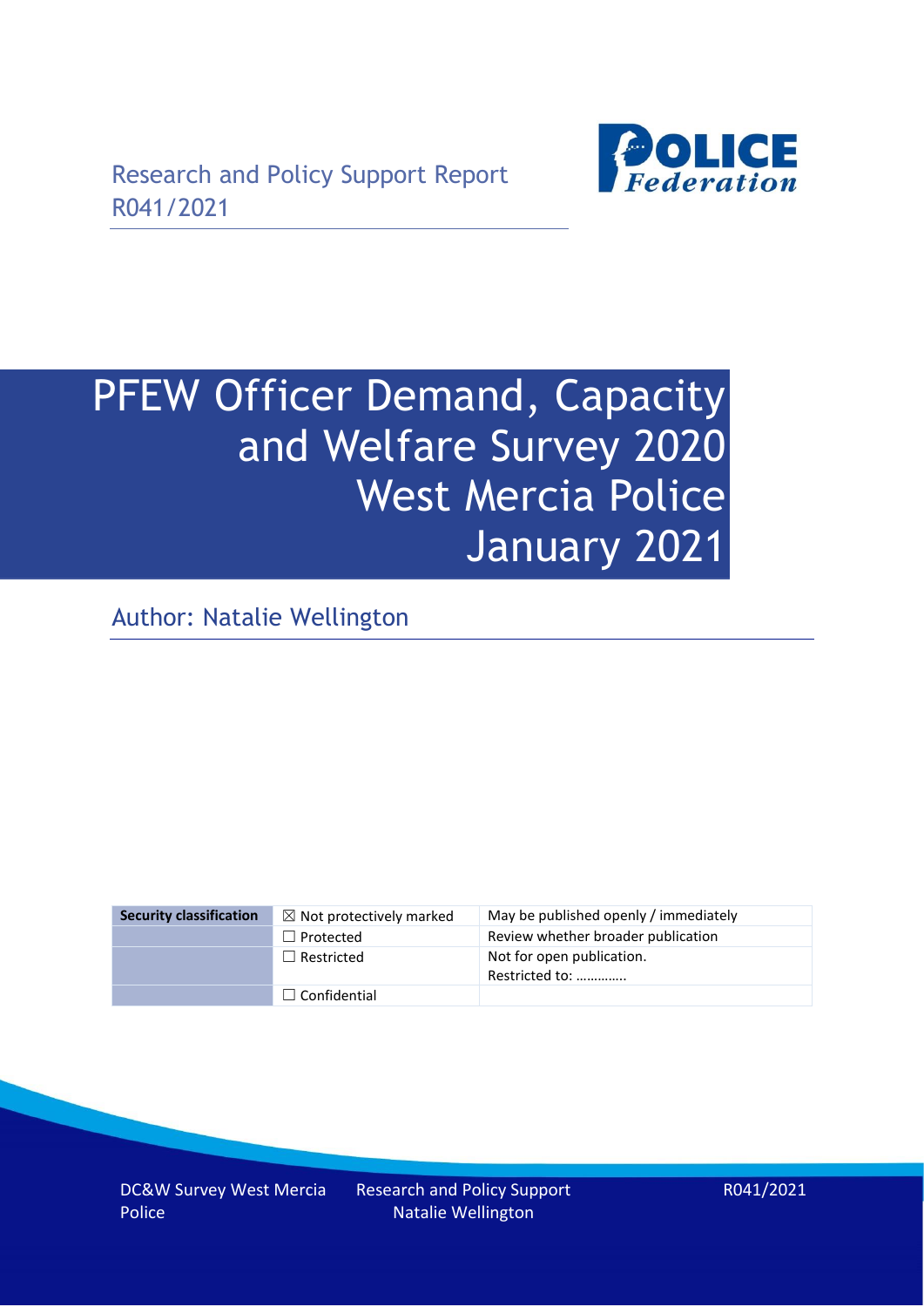# **CONTENTS**

| 2.          |                                                            |  |
|-------------|------------------------------------------------------------|--|
| 3.          |                                                            |  |
| 4.          |                                                            |  |
| 5.          |                                                            |  |
| 6.          |                                                            |  |
| $7_{\cdot}$ | ORGANISATIONAL SUPPORT FOR MENTAL HEALTH AND WELLBEING  17 |  |
| 8.          |                                                            |  |
|             |                                                            |  |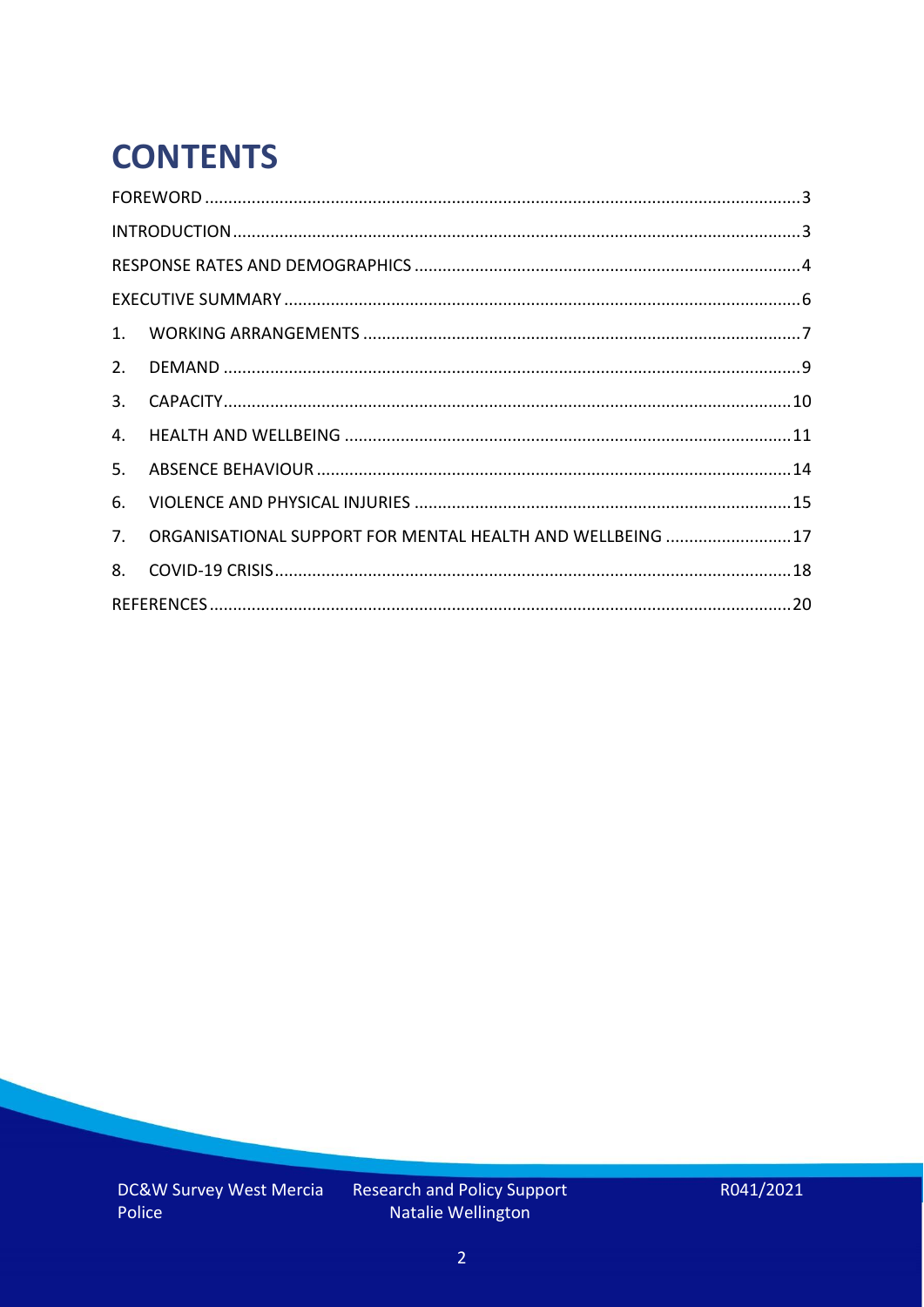### <span id="page-2-0"></span>**FOREWORD**

### <span id="page-2-1"></span>**INTRODUCTION**

The Demand, Capacity and Welfare Survey is a biennial survey that started in 2016. This was in response to unprecedented budgetary cuts and a 14% fall in officer numbers over a seven year period from a high of 142,056 in 2009 to 122,748 in March 2016. <sup>i</sup> Evidence from a focus group study conducted by the PFEW<sup>ii</sup> also highlighted that these reductions may have been having a negative effect on officers' individual wellbeing. It was within this context that the Police Federation of England and Wales (PFEW) began a biennial Demand, Capacity and Welfare Survey. The 2020 PFEW Demand, Capacity and Welfare Survey is the third iteration of the survey. Due to the current global health crisis we have included questions specific to COVID-19, in order to help us to better understand the impacts of working within the police service during this crisis and officers' experiences on the ground. We have reported personal impacts in a specific section and organisational impacts are reported at contextually appropriate points throughout the report, to enable comparisons with other relevant items (for example we have included the results for the question asking whether COVID-19 has had an impact on single-crewing within the same section as the results for the question regarding frequency of single-crewing).

This report provides a summary of responses to key questions from the 2020 PFEW Officer Demand, Capacity and Welfare Survey from respondents in West Mercia Police.

Where appropriate, details of average responses from previous years, or the police service as a whole, are also presented.<sup>1</sup> However, differences across these figures have not been tested to assess whether they are statistically significant;<sup>2</sup> therefore, any and all differences reported are for guidance only and must be treated with caution. When comparing forcelevel data across years, a dash (–) is used, when applicable, to indicate where a force report was not provided due to small sample sizes.

Please be aware that the total number of responses for each item may vary slightly as not all items were answered by all respondents, and all percentages are rounded to the nearest

 $1$  Data were weighted at a national level on the basis of respondents' force to ensure that each force were proportionally represented within the national sample; no weightings were applied at a force level. More information about weightings can be found in the 2020 Technical Annex R098/2020.

 $2$  As all the data are derived from samples of the population, rather than the whole population, percentage figures calculated are strictly speaking estimates, rather than exact measures. This means that every figure has a margin of error associated with it. Hence a very small percentage difference year on year may be due to sampling, rather than to actual changes.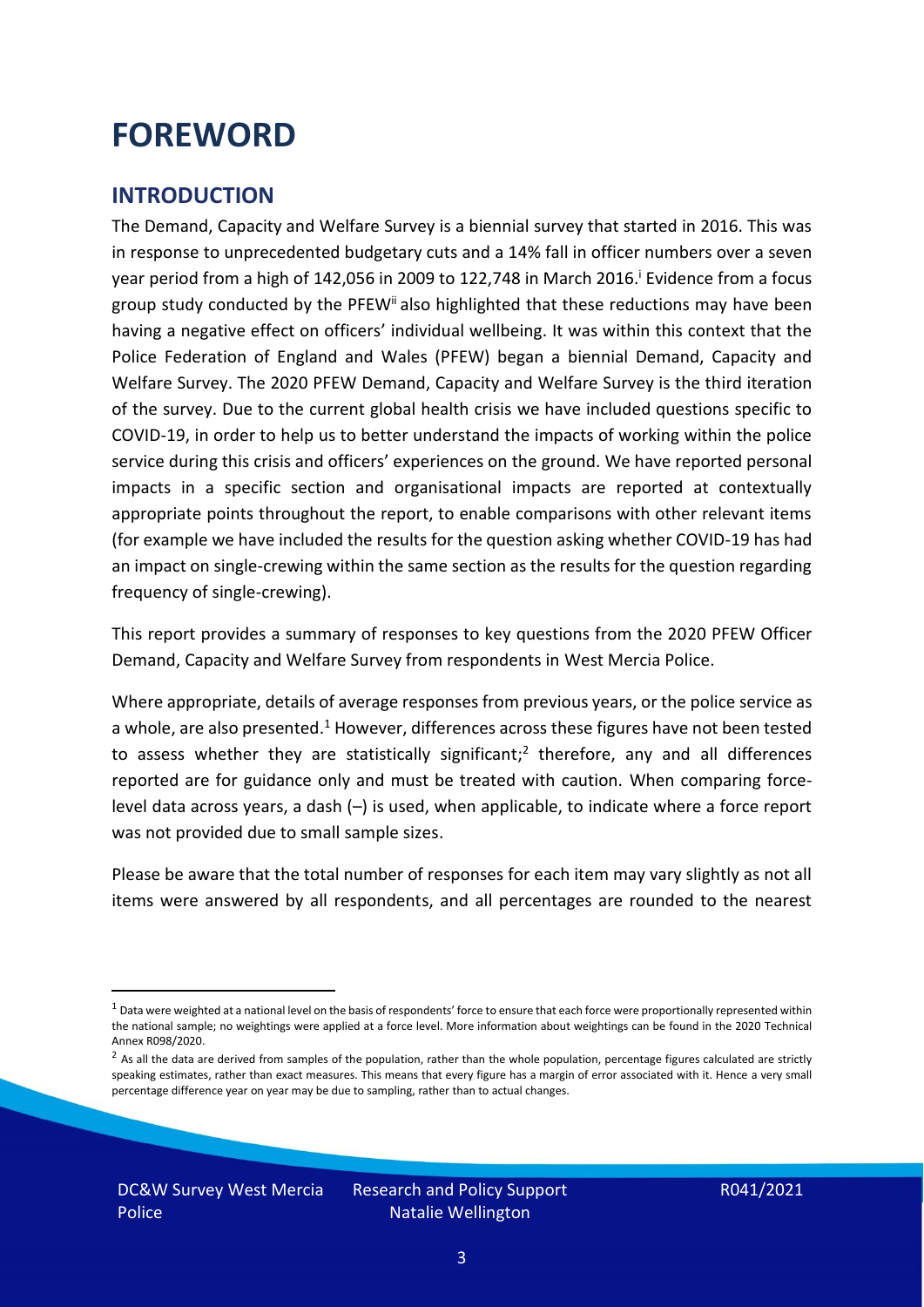whole number. In addition, the actual differences between any and all groups may be quite small, and these details should be considered when interpreting the data.

#### <span id="page-3-0"></span>**RESPONSE RATES AND DEMOGRAPHICS**

Survey responses were gathered over a seven-week period between October and November 2020. All officers of the federated ranks in England and Wales were eligible to participate. Analyses were conducted on a sample of 12,471 responses drawn from all 43 forces across England and Wales. The national response rate for the 2020 survey was 10%.

Overall, 3% of respondents (n=423) to the survey declined to state which force they belonged to. These responses have been included within the national data but are excluded from force-level analyses.<sup>3</sup>

381 responses were received from West Mercia Police, representing a response rate of around 17% (based on March 2020 Home Office figures of officer headcount).<sup>iii</sup> The margin of error for this report has been calculated using the size of the sample and population. At a 95% confidence level, this force report has a 5% margin of error. If the margin of error is less than 5%, it can be considered to be within the normal bounds of academic rigour.<sup>4</sup> If this threshold has not been met, the results from this report must be interpreted with caution.

61% of responses from West Mercia Police were received from male officers and 36% of responses were from female officers. The other 3% preferred not to say or identified in another way. In regards to rank, 77% of respondents from West Mercia Police were Constables, 16% were Sergeants, 7% were Inspectors, and 1% were Chief Inspectors. 3% of responses from West Mercia Police were received from Black and Minority Ethnic (BME) officers.

<sup>&</sup>lt;sup>3</sup> Please see the 2020 Technical Annex R098/2020 for excluded cases.

<sup>&</sup>lt;sup>4</sup> The generally accepted academic standards is a 95% confidence level with a 5% (or less) margin of error.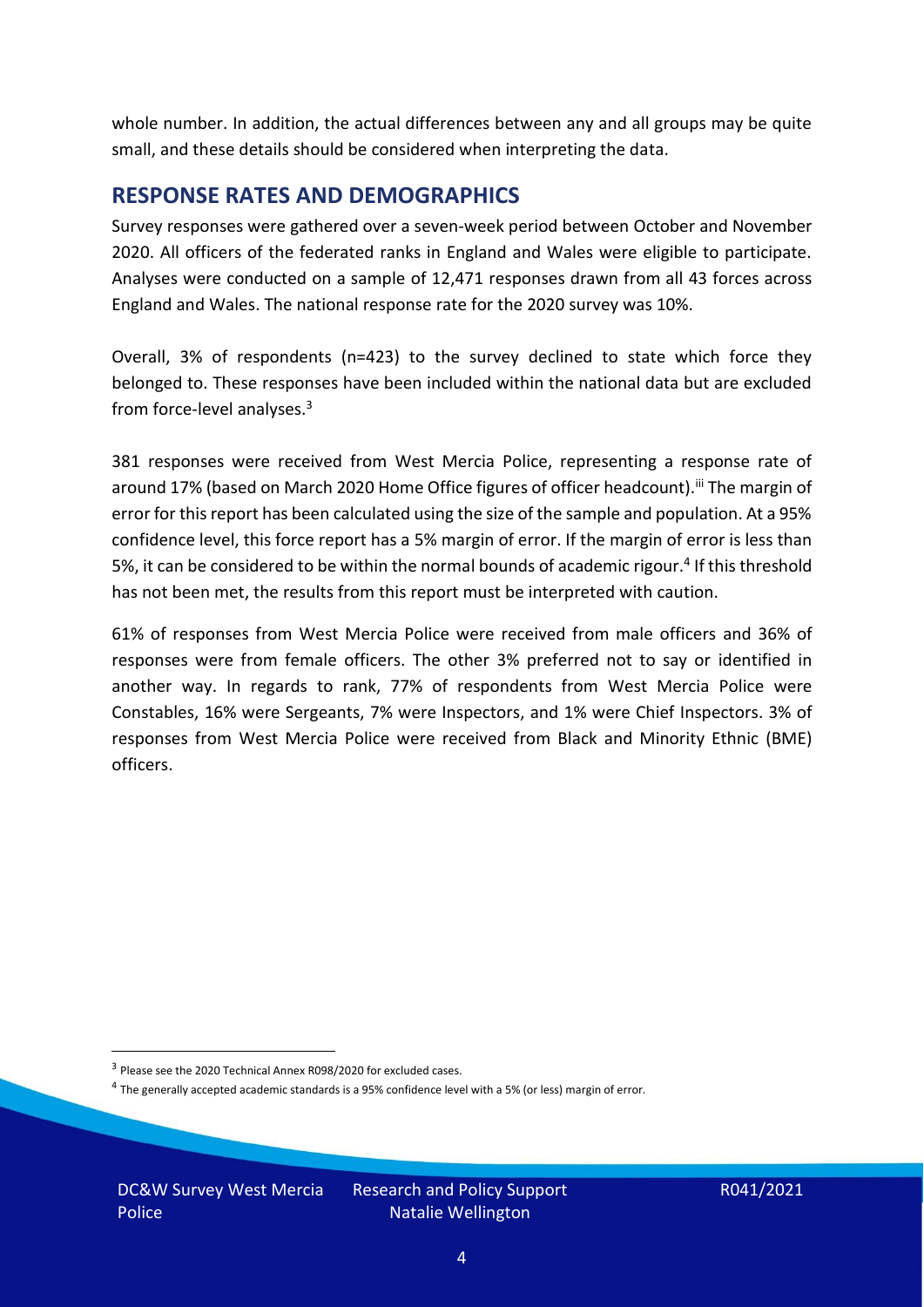### **INFOGRAPHIC**

### **Who responded?**

**381** responses were received from West Mercia Police, representing a **17%** response rate.



DC&W Survey West Mercia Police

Research and Policy Support Natalie Wellington

#### R041/2021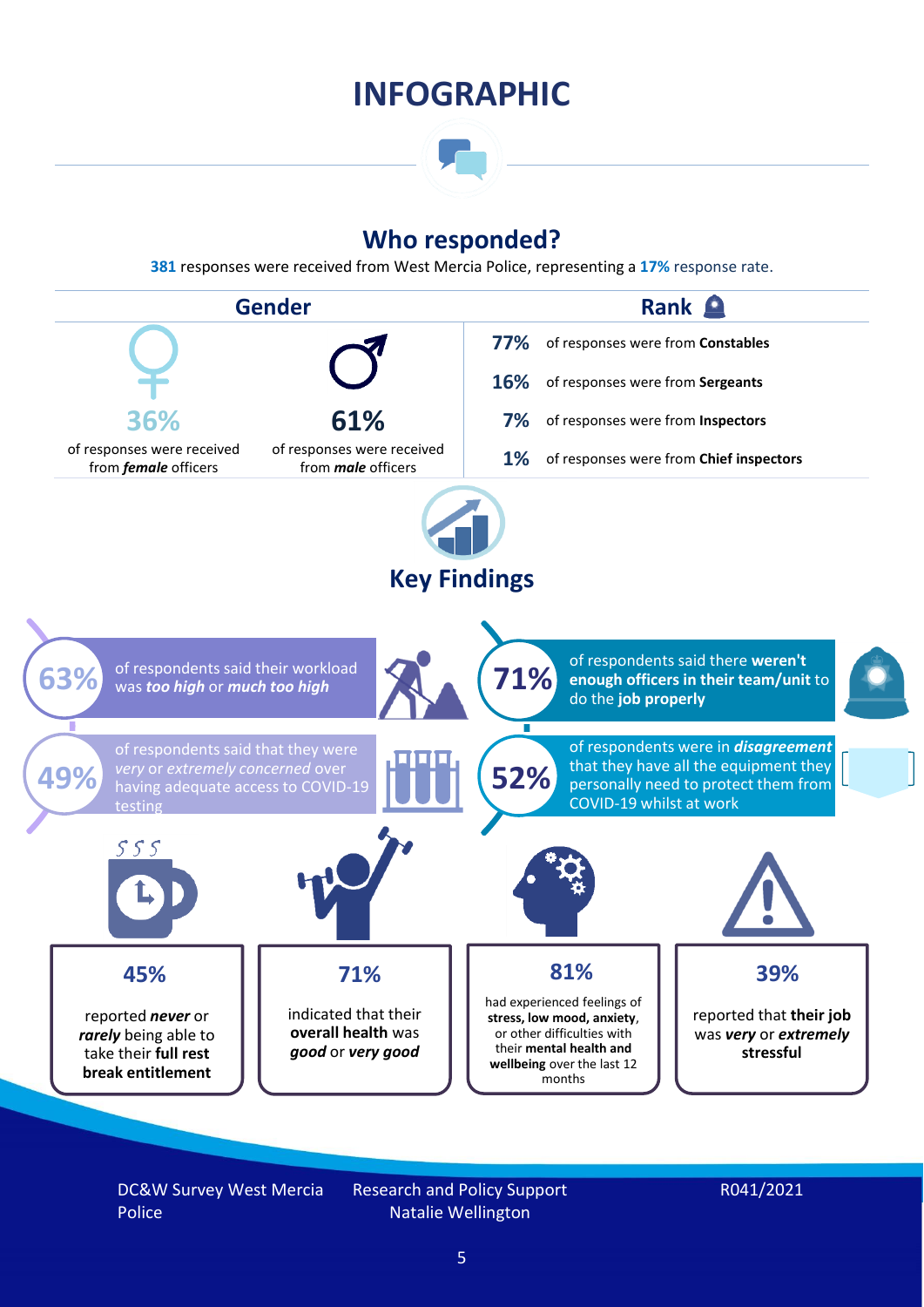### <span id="page-5-0"></span>**EXECUTIVE SUMMARY**

- **381** responses were received from West Mercia Police, representing a response rate of around **17%**.
- The average (mean) rating for **overall job satisfaction** for respondents was **5/10**.
- **74%** reported being **single-crewed** *often* or *always* and **17%** reported being **singlecrewed** *more often* due to **COVID-19**.
- **45%** of respondents reported *never* or *rarely* being able to take their **full rest break entitlement**; *lower than* the proportion in 2018 (61%).
- **63%** of respondents reported that their **workload** is currently *too high*, or *much too high*; *lower than* the proportion in 2018 (81%).
- **71%** of respondents said there **weren't enough officers in their team/unit** to do the **job properly**.
- The average (mean) **overall life satisfaction** rating was **6/10**. This can be compared to the national average of 6/10.
- **71%** of respondents indicated that their **overall health** was *good* or *very good.*
- **39%** of respondents said that they viewed their job as *very* or *extremely* **stressful**. This was *lower than* the proportion in 2018 (55%).
- **81%** of respondents indicated that they had **experienced feelings of stress, low mood, anxiety, or other difficulties with their health and wellbeing** over the last 12 months.
- **21%** of respondents reported that they had suffered **one or more injuries** that required medical attention as a result of **work-related violence** in the last year.
- **14%** of respondents reported that they had suffered **one or more injuries** that required medical attention as a result of **work-related accidents** in the last year.
- **24%** of respondents reported that they were *very* or *extremely worried* about the **impact that the COVID-19 crisis will have on them personally**.
- **3%** of respondents reported that they *have* or *have had* **COVID-19** confirmed by a positive antigen or antibody test.
- **52%** of respondents reported that they *disagreed* or *strongly disagreed* that they **have all the equipment they personally need to protect them from COVID-19 whilst at work**.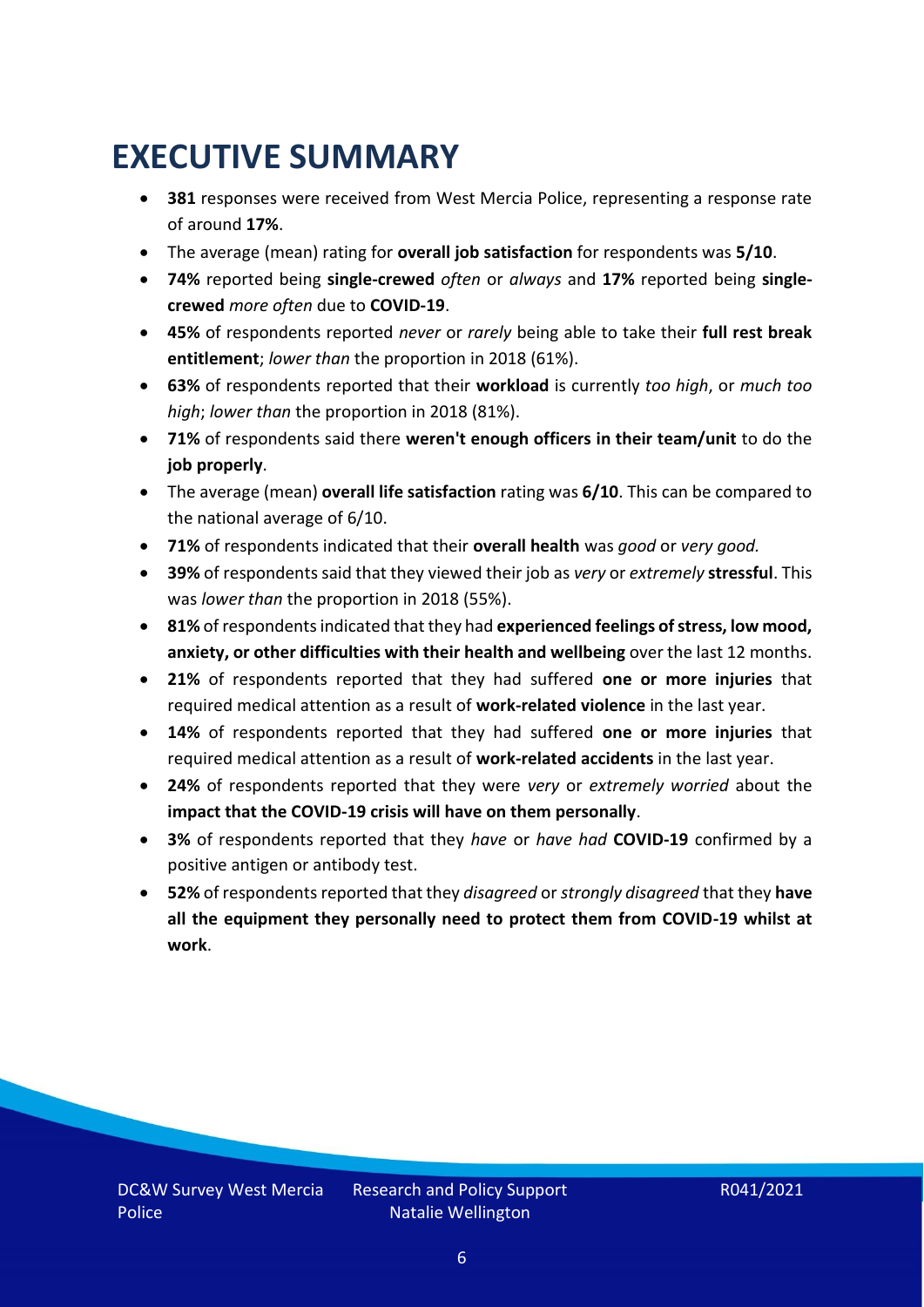### <span id="page-6-0"></span>**1. WORKING ARRANGEMENTS**

### **1.1. OVERALL JOB SATISFACTION**

Respondents were asked to rate their overall job satisfaction between 0 and 10, where 0 was 'not at all satisfied' and 10 was 'completely satisfied.' The average (mean) rating for overall job satisfaction for respondents from West Mercia Police was 5/10 (range 0-10), with 41% of respondents reporting an overall job satisfaction rating of *4* or *less*. This can be compared to the national average of 5/10 (range 0-10), and 37% of respondents reporting an overall job satisfaction rating of *4* or *less*.

### **1.2. SHIFT LENGTH**

15% of respondents from West Mercia Police reported that their formal shift duration was more than the 8-10 hours advised by the Health and Safety Executive<sup>iv</sup> and the Police Negotiating Board,<sup>v</sup> and 6% of respondents indicated a shift length of 12 hours or *more*. 9% of the national sample indicated that their formal shift duration was more than 8-10 hours, and 7% indicated a shift length of *12 hours* or *more*. 5

#### **1.3. SINGLE-CREWING**

Among respondents from West Mercia Police, for whom this item was applicable, 74% reported being single-crewed either *often* or *always* over the previous 12-month period. This can be compared with 58% of respondents from the national sample.<sup>6</sup>

Due to COVID and the social distancing regulations implemented by the UK government, forces may have changed their normal operational procedures around crewing in order to reduce opportunities for infection between colleagues. The NPCC released guidance stating that when officers are double crewed a surgical Type IIR face mask should be worn in an enclosed space, such as a vehicle or personnel carrier, when social distancing cannot be achieved.<sup>vi</sup> However, some of the units may have decided to reduce the risk further by limiting double crewing or placing officers in bubbles. As such, in this year's iteration of the survey we wanted to ask an additional query about COVID-19 in relation to crewing levels, to see if crewing levels were affected by this. The findings were that 17% from West Mercia Police reported being single-crewed *more often* due to COVID-19.

DC&W Survey West Mercia Police

<sup>&</sup>lt;sup>5</sup> Respondents that reported not applicable were removed from force-level and national analysis.

 $<sup>6</sup>$  Respondents that reported not applicable were removed from force-level and national analysis.</sup>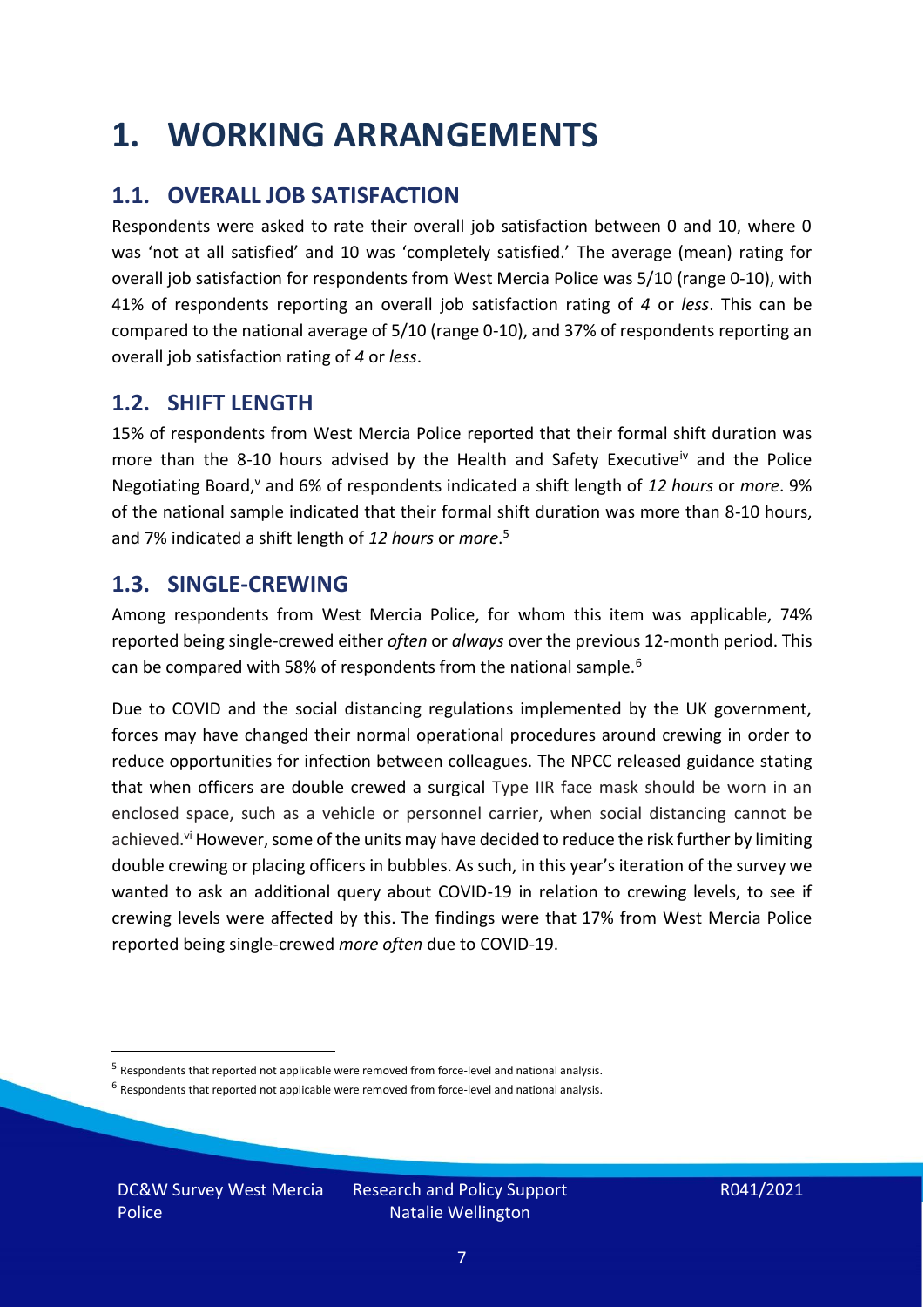### **1.4. BREAKS, REST DAYS AND ANNUAL LEAVE**

45% of respondents from West Mercia Police reported *never* or *rarely* being able to take their full rest break entitlement, and 43% reported having had *two* or *more* rest days cancelled in the previous 12-month period. Furthermore, 63% of respondents from West Mercia Police told us that they had a request for annual leave refused *once* or *more* in the previous 12 month period.

Historical comparisons for items relating to breaks, rest days and annual leave for West Mercia Police, are also provided in *Table 1* below.

| Table 1: Force level figures for breaks, rest days<br>and annual leave                                       | 2016 | 2018 | 2020 |
|--------------------------------------------------------------------------------------------------------------|------|------|------|
| Reported being never or rarely able to take full<br>rest break entitlement                                   | 56%  | 61%  | 45%  |
| Reported having two or more rest days<br>cancelled in the previous 12 months                                 | 67%  | 70%  | 43%  |
| Reported having a request for annual leave<br>refused once or more in the previous 12<br>months <sup>7</sup> | 87%  | 78%  | 63%  |

DC&W Survey West Mercia Police

<sup>&</sup>lt;sup>7</sup> Please note, there were moderate changes to the question wording and response scale for this item between the 2016 and 2018 iterations of this survey. Please take this into consideration when interpreting any and all differences in the findings between these years, as altering the way in which a question is framed may unintentionally affect the way in which an individual responds.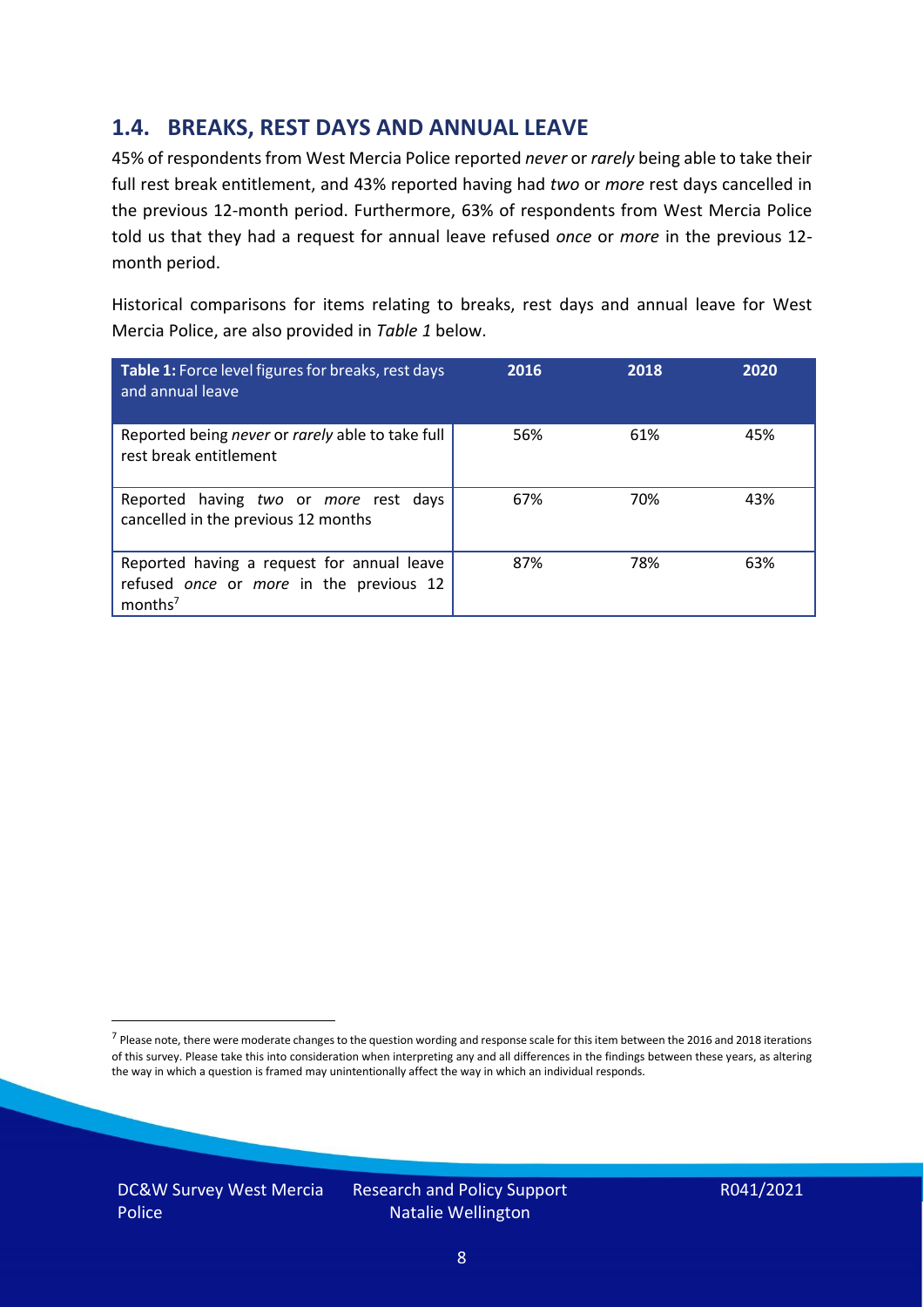### <span id="page-8-0"></span>**2. DEMAND**

### **2.1. WORKLOAD**

63% of respondents from West Mercia Police told us that their workload is currently *too high*, or *much too high*. An historical comparison for both national and local proportions for workload are displayed in *Table 2* below.

| Table 2: Proportion of respondents reporting<br>that their workload was too high or much too<br>high in the previous 12-month period | 2016 | 2018 | 2020 |
|--------------------------------------------------------------------------------------------------------------------------------------|------|------|------|
| Force-level figures                                                                                                                  | 66%  | 81%  | 63%  |
| National figures                                                                                                                     | 66%  | 72%  | 60%  |

### **2.2. AMOUNT AND PACE OF WORK**

79% of respondents from West Mercia Police *disagreed* or *strongly disagreed* that they generally have enough officers to manage all the demands being made on them as a team/unit.

Furthermore, 14% *agreed* or *strongly agreed* that they had enough time to engage in proactive policing in their team/unit. An historical comparison for both national and local proportions for this item are displayed in *Table 3* below.

| Table 3: Proportion of respondents reporting<br>that they agreed or strongly agreed that they<br>had enough time to engage in proactive<br>policing in their team/unit | 2016 | 2018 | 2020 |
|------------------------------------------------------------------------------------------------------------------------------------------------------------------------|------|------|------|
| Force-level figures                                                                                                                                                    | 13%  | 7%   | 14%  |
| National figures                                                                                                                                                       | 13%  | 9%   | 14%  |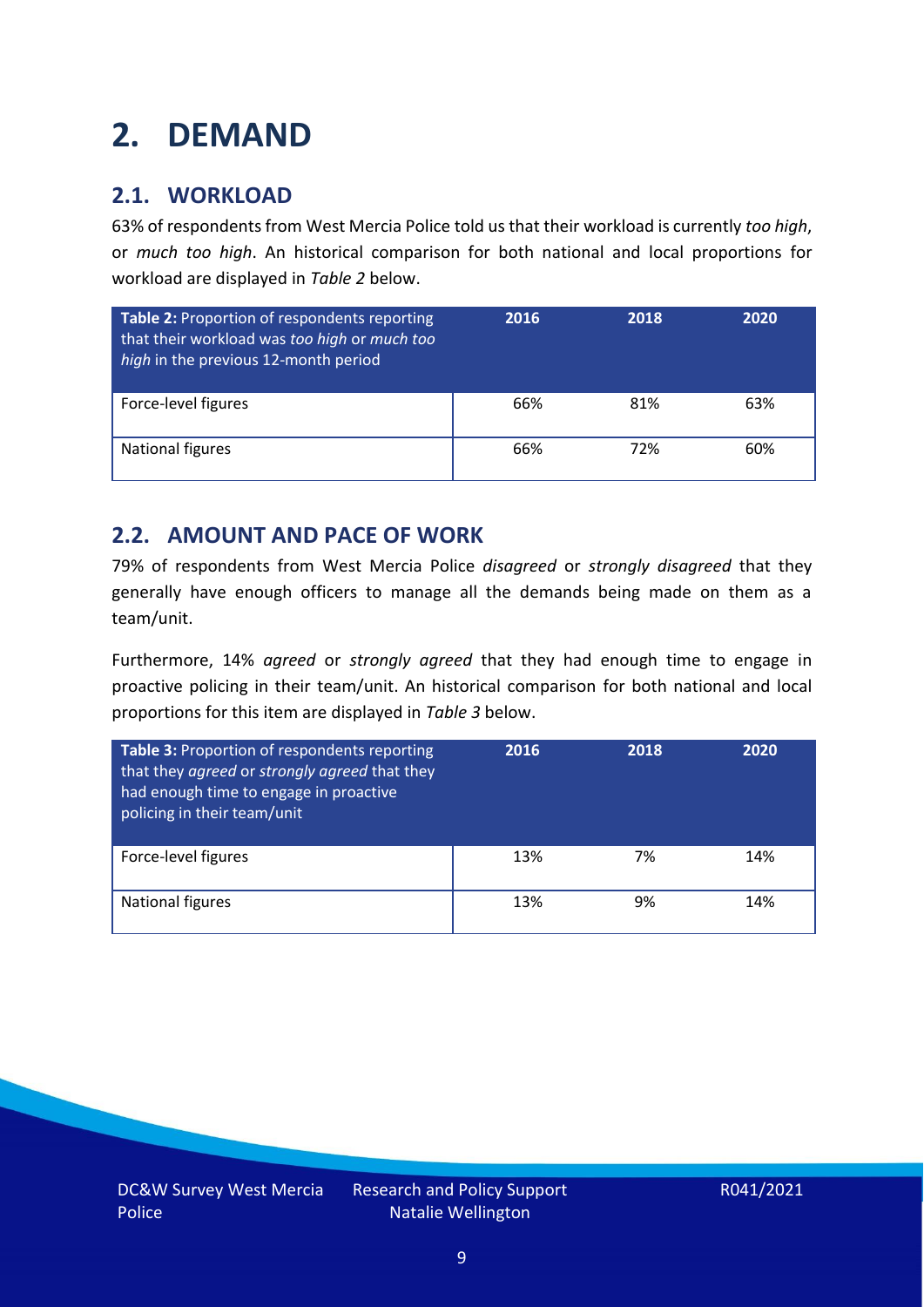### <span id="page-9-0"></span>**3. CAPACITY**

### **3.1. MINIMUM OFFICER STAFFING**

60% of respondents from West Mercia Police indicated that their team or unit had a minimum officer staffing level.

Among respondents whose team or unit had a minimum officer staffing level, 16% indicated that this level was *never* or *rarely* achieved.

Respondents were asked how often minimum staffing levels have been met compared to before the COVID-19 crisis. 22% reported minimum staffing levels being met *less frequently* compared to before the COVID-19 crisis.

### **3.2. OFFICER STAFFING ARRANGEMENTS**

61% of respondents *disagreed* or *strongly disagreed* that the way officer staffing levels are determined in their team/unit seems to be effective. Historical comparisons for this item and one other key item, relating to capacity to deal with demand for West Mercia Police, are provided in *Table 4* below.

| Table 4: Force level figures for key items relating to capacity                         |                                                               |      |      |
|-----------------------------------------------------------------------------------------|---------------------------------------------------------------|------|------|
| <b>Statements</b>                                                                       | Proportion of respondents who<br>disagreed with the statement |      |      |
|                                                                                         | 2016                                                          | 2018 | 2020 |
| The way officer staffing levels are determined in my<br>team/unit seems to be effective | 58%                                                           | 85%  | 61%  |
| There are enough officers in my team/unit for me to do<br>my job properly               | 65%                                                           | 88%  | 71%  |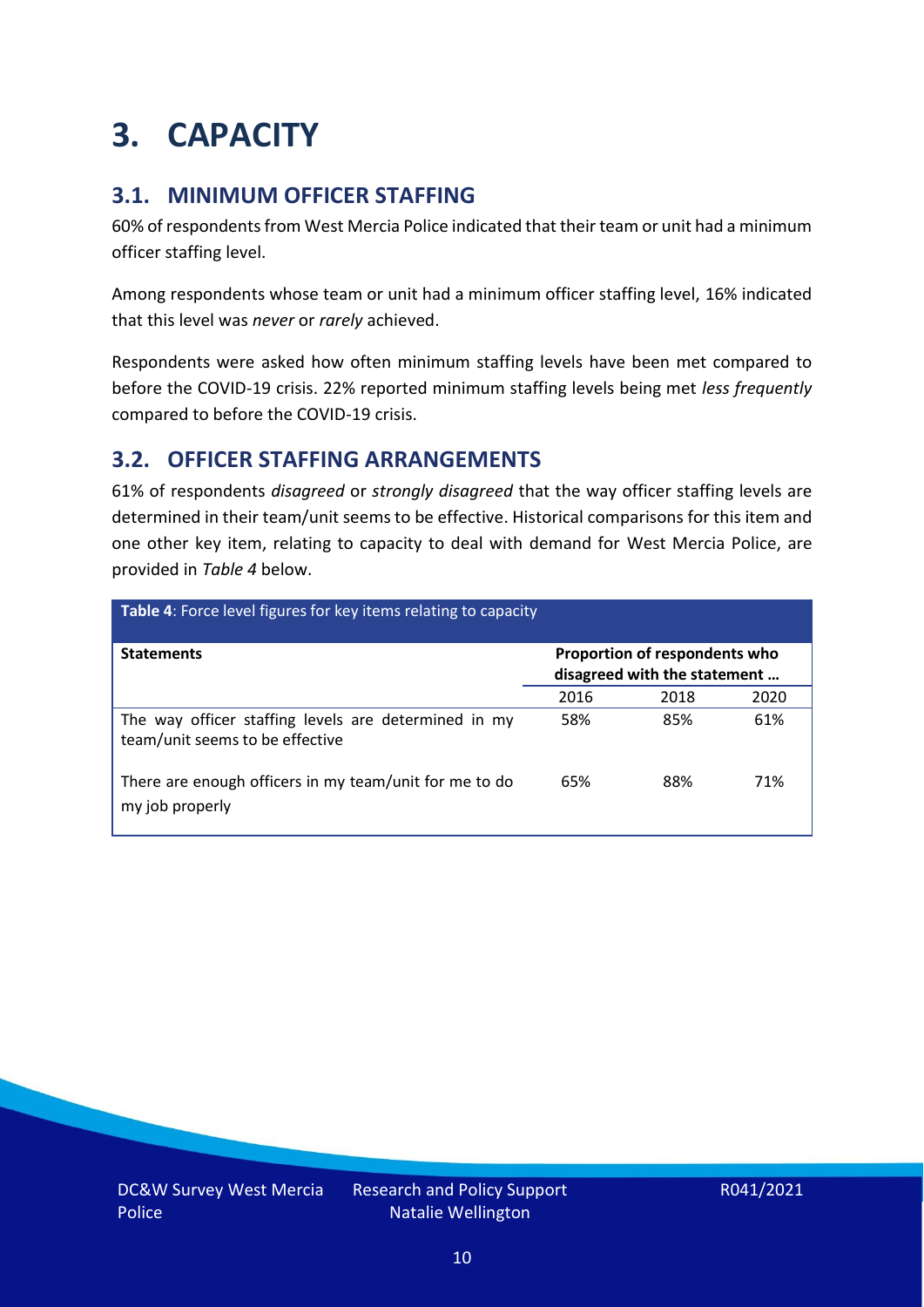### <span id="page-10-0"></span>**4. HEALTH AND WELLBEING**

### **4.1. OVERALL LIFE SATISFACTION AND WORTHWHILENESS**

Respondents were asked to rate their overall life satisfaction on a scale from 0 to 10, where 0 was *'Not at all satisfied'* and 10 was *'Completely satisfied'*. Furthermore, respondents were also asked to rate how worthwhile they feel the things they do in their life are on a scale from 0 to 10, where 0 was *'Not at all worthwhile'* and 10 was *'Completely worthwhile'.* These two items replicate the overall life satisfaction and overall worthwhileness questions posed within the Annual Population Survey by the Office for National Statistics (UK) and were included in the Demand, Capacity and Welfare Survey to enable benchmarking against the general population. vii

The average (mean) overall life satisfaction rating for the general population was 7 out of 10. The average (mean) rating for West Mercia Police was 6 out of 10, with 25% of respondents reporting a low overall life satisfaction rating of *4* or *less*. These results can be compared to the national average of 6/10, with 23% of respondents reporting a low overall life satisfaction rating of *4* or *less*.

The average (mean) overall worthwhileness rating for the general population was 7 out of 10. The average (mean) rating for West Mercia Police was 7 out of 10, with 20% of respondents reporting a low overall worthwhileness rating of *4* or *less*. These results can be compared to the national average of 7/10, with 18% of respondents reporting a low overall worthwhileness rating of *4* or *less*.

### **4.2. OVERALL PHYSICAL HEALTH**

Respondents were asked to rate their overall health on a scale from *very good* to *very poor*. An historical comparison for both national and local proportions for this item are in *Table 5* below.

| Table 5: Self-rated overall physical health |                       | 2016 | 2018 | 2020 |
|---------------------------------------------|-----------------------|------|------|------|
|                                             | Poor or very poor     | 4%   | 5%   | 11%  |
| Force-level figures                         | Neither good nor poor | 25%  | 18%  | 18%  |
|                                             | Good or very good     | 71%  | 77%  | 71%  |
|                                             | Poor or very poor     | 12%  | 7%   | 9%   |
| National figures                            | Neither good nor poor | 23%  | 17%  | 20%  |
|                                             | Good or very good     | 65%  | 77%  | 71%  |

DC&W Survey West Mercia Police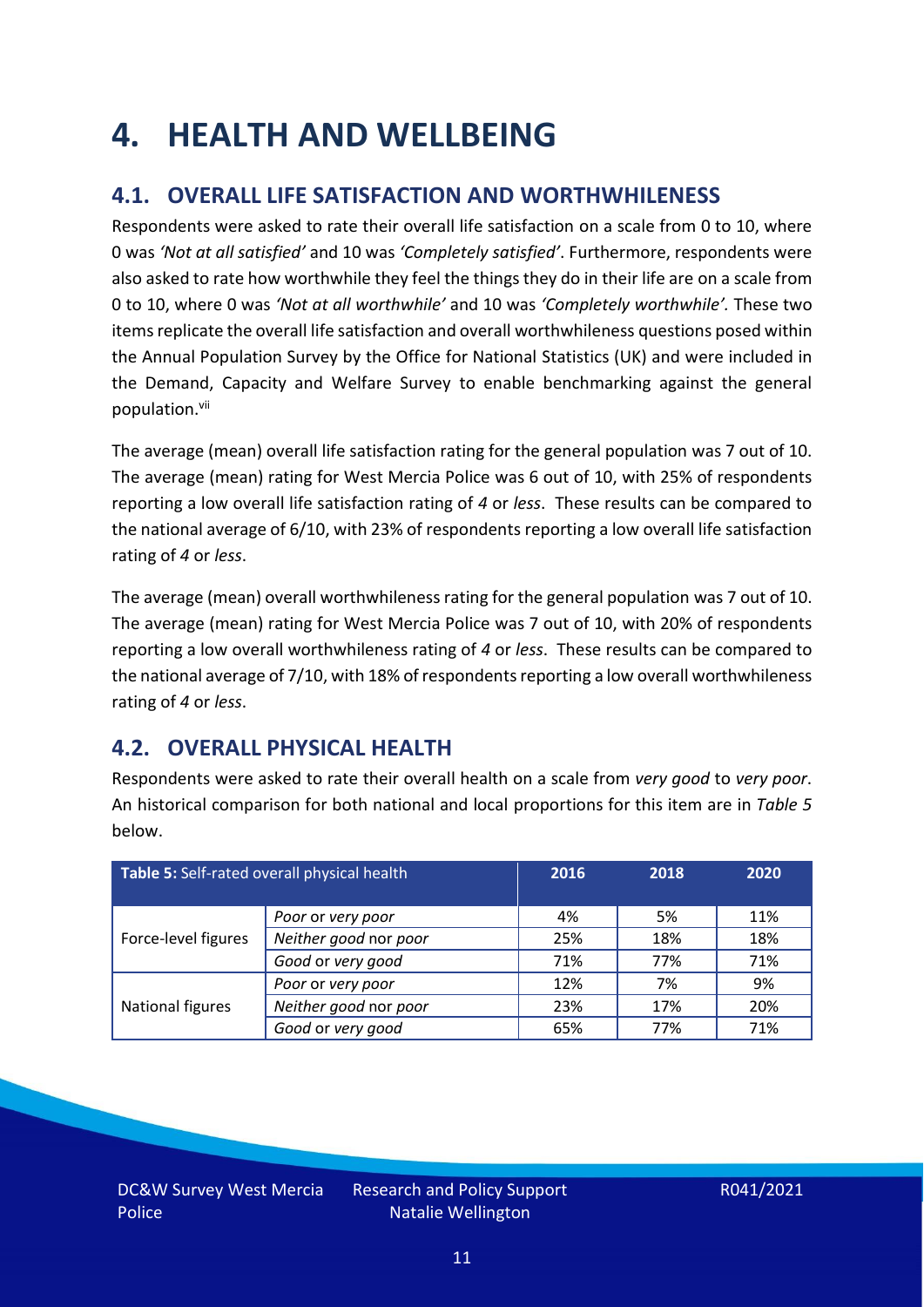### **4.3. SINGLE-ITEM INDICATORS FOR MENTAL HEALTH**

#### **4.3.1. ANXIETY AND HAPPINESS**

Overall anxiety was measured using a single-item measure. Respondents were asked to rate how anxious they had felt the day before on a scale from 0 to 10, where 0 was *'Not at all anxious'* and 10 was *'Completely anxious'*. Overall happiness was also measured using a single-item measure and respondents were asked to rate how happy they had been the day before on a scale from 0 to 10, where 0 was *'Not at all happy'* and 10 was *'Completely happy'*. These items replicate the overall anxiety and overall happiness questions posed within the Annual Population Survey by the Office for National Statistics (UK) and were chosen to enable benchmarking against the general population.<sup>viii</sup>

The average (mean) overall anxiety rating for the general population was 4 out of 10, with 36% of respondents reporting a high overall anxiety rating of *6* or *more*. <sup>8</sup> The average (mean) rating for West Mercia Police was 4 out of 10, with 40% of respondents reporting a high overall anxiety rating of *6* or *more*. These results can be compared to the national average of 4/10, with 35% of respondents reporting a high overall anxiety rating of *6* or *more*. 9

The average (mean) overall happiness rating for the general population was 7 out of 10. The average (mean) rating for West Mercia Police was 6 out of 10, with 28% of respondents reporting a low overall happiness rating of *4* or *less*. These results can be compared to the national average of 6/10, with 25% of respondents reporting a low overall happiness rating of *4* or *less*.

#### **4.3.2. STRESS**

Work related stress was measured using a single-item measure. 39% of respondents from West Mercia Police said that they viewed their job as *very* or *extremely stressful*.

This is *higher than* the proportion reported in the national sample (33%) and *lower than* the proportion reported by West Mercia Police in 2018 (55%).

Stress outside of work was assessed using an adaptation of the work-related stress measure. 12% of respondents from West Mercia Police said that they viewed their life outside of work as *very* or *extremely stressful*.

<sup>&</sup>lt;sup>8</sup> Please note that proportions for other wellbeing measures were not provided

 $9$  Overall scores for anxiety have been grouped and reported differently to life satisfaction, worthwhileness and happiness. The percentage of respondents scoring a high rating of *6* or *more* has been reported, as higher scores for anxiety are commonly associated with lower individual wellbeing. Whereas, the percentage of respondents scoring a very low rating of *4* or *less* has been reported for life satisfaction, worthwhileness and happiness, as lower scores on these measures are commonly associated with lower individual wellbeing.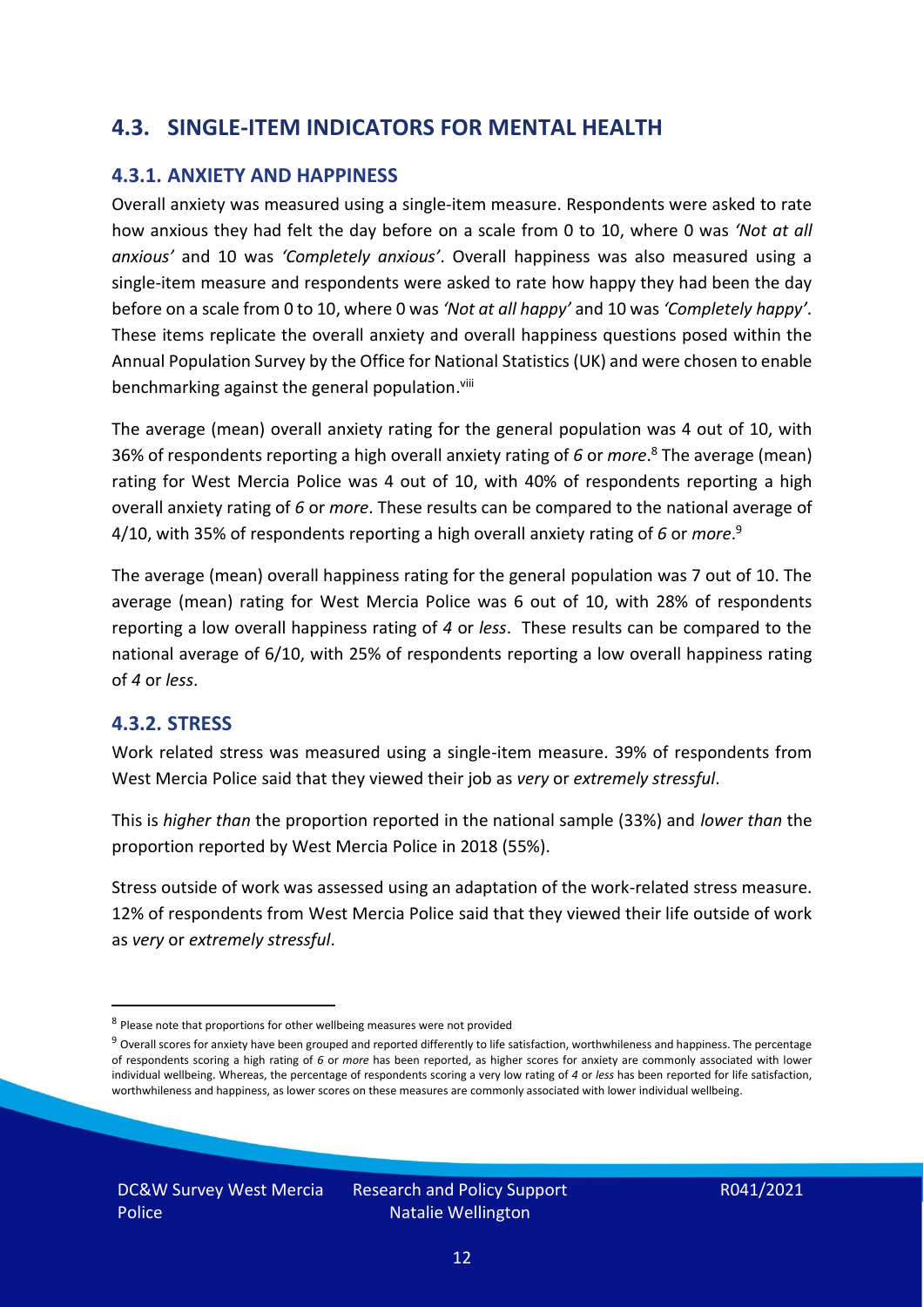#### **4.3.4. MENTAL HEALTH OVERVIEW**

A top-level broad overview of mental health and wellbeing was established using an item that asked respondents to indicate whether they had experienced feelings of stress, low mood, anxiety, or other difficulties with their health and wellbeing over the last 12 months. 81% of respondents from West Mercia Police indicated that they had experienced feelings of stress, low mood, anxiety, or other difficulties with their health and wellbeing over the last 12 months; with 92% of these respondents also indicating that these feelings were caused by, or made worse by work.

#### **4.3.5. MENTAL WELLBEING**

Respondents' mental wellbeing was measured using the Short Warwick-Edinburgh Mental Wellbeing Scale,<sup>ix</sup> which asked them to rate their experience during the last two weeks for seven positively framed items. A metric score was calculated which indicated participants' overall wellbeing. The higher the score is, the better their overall wellbeing is thought to be.<sup>10</sup>

The metric score for West Mercia Police is presented in *Table 6* below across years. This is also alongside the metric score for the national sample across years.

| <b>Table 6:</b> Average (mean) metric score for the Short Warwick-<br>Edinburgh Mental Wellbeing Scale | 2016 | 2018 | 2020 |
|--------------------------------------------------------------------------------------------------------|------|------|------|
| Force-level figures                                                                                    | 20   | 20   | 21   |
| National figures                                                                                       | 19   | 20   | 21   |

 $10$  The Short Warwick-Edinburgh Mental Wellbeing Scale was developed by the Universities of Warwick, Edinburgh and Leeds in conjunction with NHS Health Scotland (© University of Warwick, 2006).

DC&W Survey West Mercia Police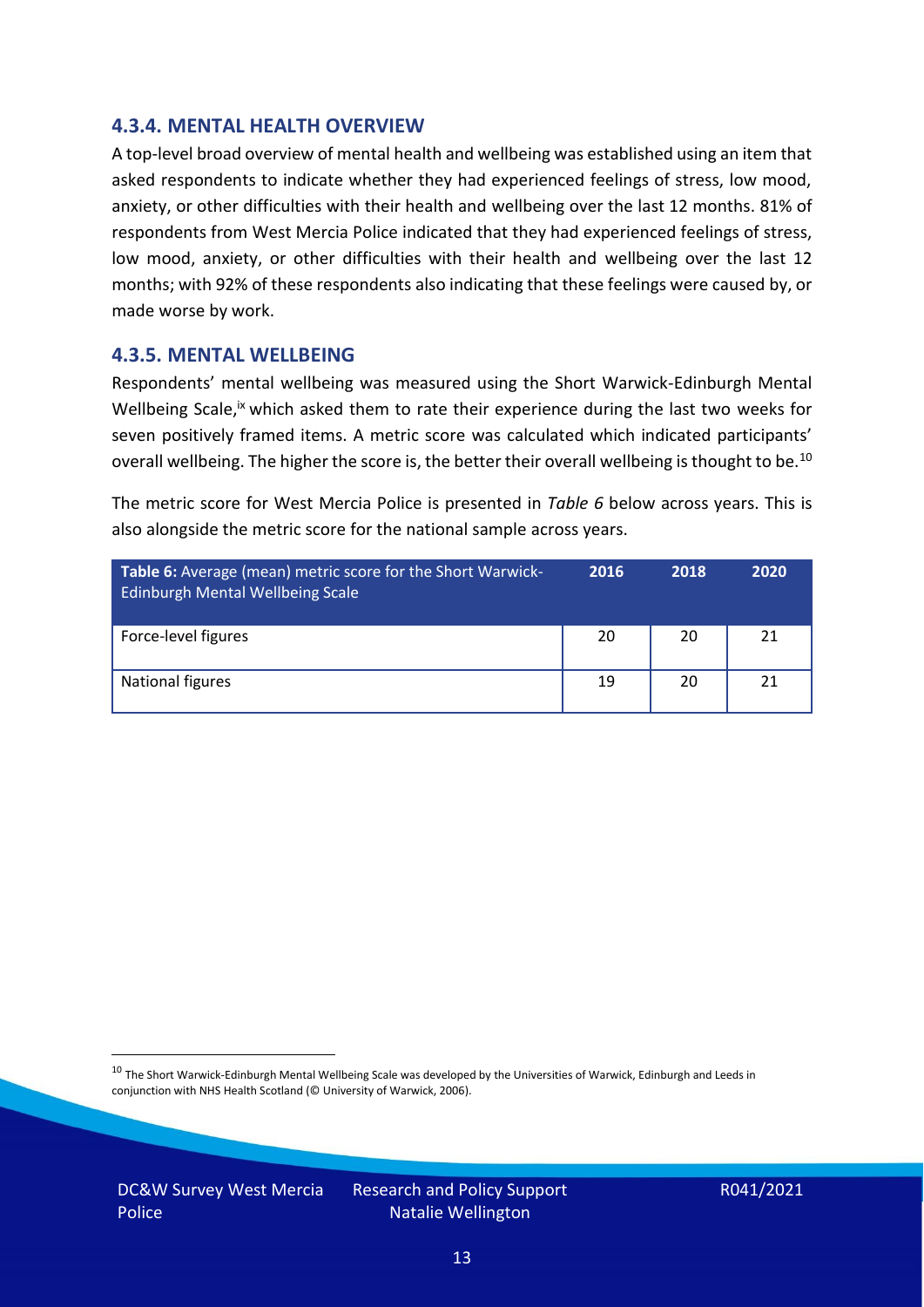### <span id="page-13-0"></span>**5. ABSENCE BEHAVIOUR**

### **5.1. ABSENCE**

48% of respondents from West Mercia Police reported *one* or *more* days of sickness absence and 33% of respondents indicated that at least one day of their sickness absence was attributable to stress, depression, or anxiety.

The national proportion of respondents who had taken *one* or *more* days of sickness absence was 48% and 32% of respondents indicated that at least one day of their sickness absence was attributable to stress, depression, or anxiety.

#### **5.2. PRESENTEEISM AND LEAVEISM**

Presenteeism is the act of attending work while ill. This has been shown to be associated with subsequent health decline, particularly in relation to burnout, $x$  and can lead to elevated absenteeism.<sup>xi</sup> Moreover, evidence suggests that presenteeism can compound the effects of the initial illness and negatively influence job satisfaction, resulting in negative job attitudes and withdrawal from work.<sup>xii</sup>

Leaveism is a term to describe hidden sickness absence and work undertaken during rest periods. A core dimension of leaveism includes using allocated time off such as annual leave entitlements to take time off when they are in fact unwell. Findings for West Mercia Police across years are presented in *Table 7* below.

| Table 7: Proportion of respondents reporting the<br>following absence behaviour once or more over the<br>previous 12 months |                             | 2016 | 2018 | 2020 |
|-----------------------------------------------------------------------------------------------------------------------------|-----------------------------|------|------|------|
| Presenteeism                                                                                                                | Due to Physical health      | 88%  | 78%  | 64%  |
|                                                                                                                             | Due to Psychological health | 61%  | 72%  | 67%  |
| annual leave to<br><b>Using</b><br>time off due to<br>take<br>health                                                        | Due to Physical health      | 49%  | 34%  | 31%  |
|                                                                                                                             | Due to Psychological health | 41%  | 38%  | 41%  |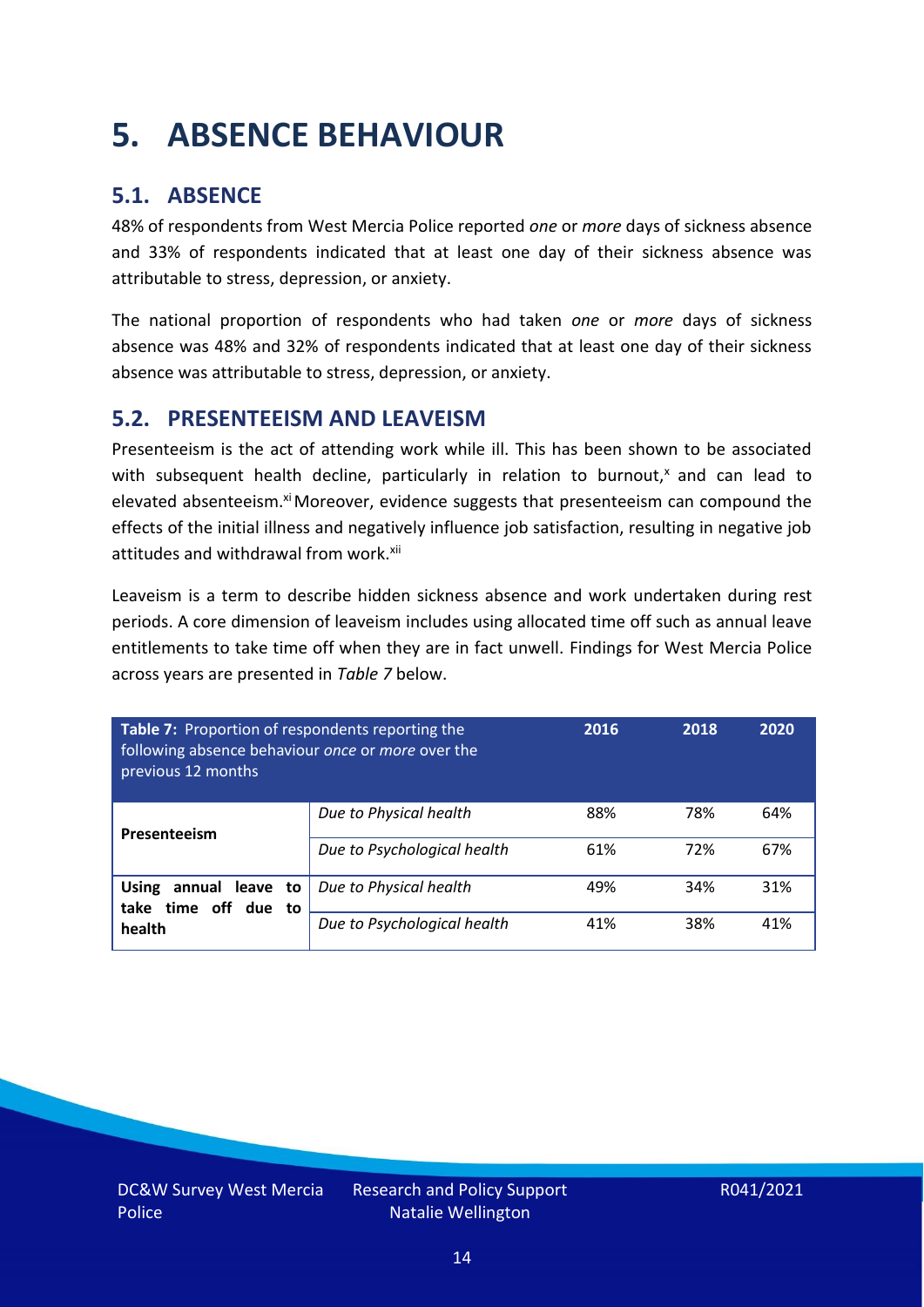## <span id="page-14-0"></span>**6. VIOLENCE AND PHYSICAL INJURIES**

### **6.1. VIOLENCE**

Verbal and physical violence was assessed using four questions regarding how often officers received verbal insults, verbal threats, spitting assaults, unarmed physical attacks, and attacks with a weapon from members of the public over the previous 12 months. Findings for West Mercia Police are presented in *Table 8* below.

**Table 8**: Force level figures for frequency of verbal and physical violence from members of the public

| Type of violent victimisation                                                          | Proportion of respondents indicating frequency<br>of experience as at least once a week |      |      |
|----------------------------------------------------------------------------------------|-----------------------------------------------------------------------------------------|------|------|
|                                                                                        | 2016                                                                                    | 2018 | 2020 |
| Verbal insults (e.g. swearing, shouting, abuse)                                        | 40%                                                                                     | 41%  | 34%  |
| Verbal threats (e.g. threat of hitting, threat of<br>kicking)                          | 22%                                                                                     | 25%  | 22%  |
| Spitting assaults (i.e. being deliberately spat<br>$upon)$ <sup>11</sup>               |                                                                                         | 2%   | 2%   |
| Unarmed physical attacks (e.g. struggling to get<br>free, wrestling, hitting, kicking) | 17%                                                                                     | 17%  | 12%  |
| Use of a deadly weapon (e.g. stick, bottle, axe,<br>firearm)                           | 1%                                                                                      | 1%   | 1%   |

### **6.2. INJURIES**

21% of West Mercia Police respondents reported that they had suffered *one or more* injuries that required medical attention as a result of **work-related violence** in the last year.

This is *higher than* the proportion reporting *one or more* injuries as a result of **work-related violence** in the national sample (16%) and *lower than* the proportion reported by West Mercia Police in 2018 (23%).

14% of West Mercia Police respondents reported that they had suffered one or more injuries that required medical attention as a result of **work-related accidents** in the last year.

 $11$  Data on spitting assaults is not available for the year 2016 as the item was not included until the 2018 iteration of the survey.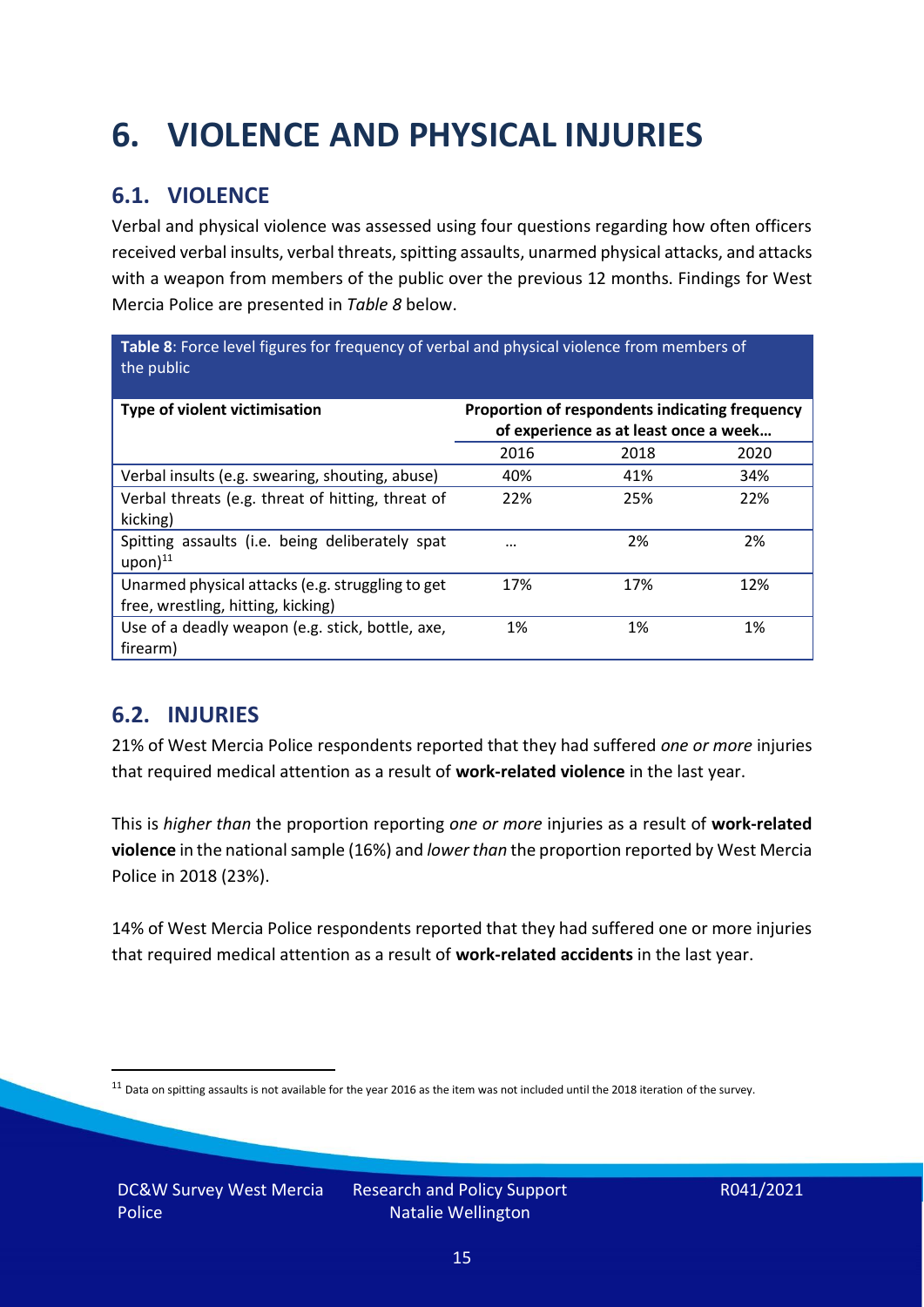This is *higher than* the proportion reporting *one or more* injuries as a result of **work-related accidents** in the national sample (11%) and *lower than* the proportion reported by West Mercia Police in 2018 (16%).

DC&W Survey West Mercia Police

Research and Policy Support Natalie Wellington

R041/2021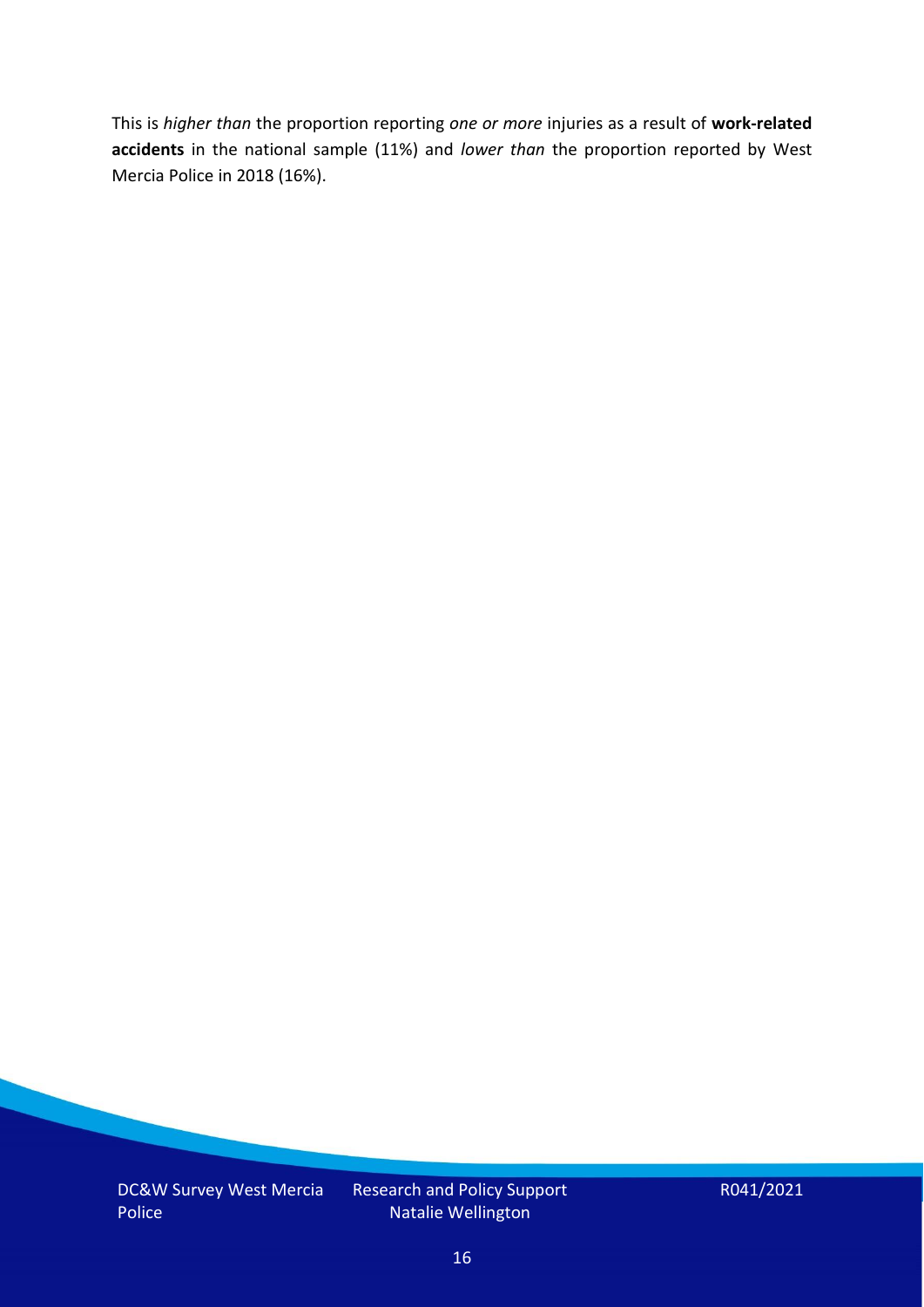# <span id="page-16-0"></span>**7. ORGANISATIONAL SUPPORT FOR MENTAL HEALTH AND WELLBEING**

### **7.1. DISCLOSURE**

Respondents who indicated that they had sought help for difficulties with mental health and wellbeing were presented with additional questions concerning disclosure to a line manager. 70% of respondents from West Mercia Police, for whom it was applicable, reported that they had disclosed seeking mental health and wellbeing support to their line managers. This can be compared with 69% reported by West Mercia Police in 2018.

#### **7.2. MENTAL HEALTH AND WELLBEING SUPPORT SERVICES**

Respondents were asked about mental health and wellbeing support services that are *reactive* (services that aim to help those that are already experiencing difficulties with their mental health and wellbeing), and *proactive* (services that aim to help people prevent difficulties with mental health and wellbeing from developing). Key findings for West Mercia Police are displayed in the tables below, with *Table 9* displaying both national and local proportions.

**Table 9**: Proportion of respondents reporting that they are *aware* of reactive and proactive mental health and wellbeing support services that their force offers

| <b>Questions</b>                                                                                                                                                                                                                   | Proportion of respondents |                  |
|------------------------------------------------------------------------------------------------------------------------------------------------------------------------------------------------------------------------------------|---------------------------|------------------|
|                                                                                                                                                                                                                                    | Force-level figures       | National figures |
| Reported being aware of reactive services that their force<br>offers to support the mental health and wellbeing of its<br>employees (e.g. counselling, helpline services, peer<br>support groups etc.)                             | 64%                       | 74%              |
| Reported being aware of proactive services that their<br>force offers to support the mental health and wellbeing<br>of its employees (e.g. resilience training, mindfulness<br>workshops, mental health awareness programmes etc.) | 20%                       | 43%              |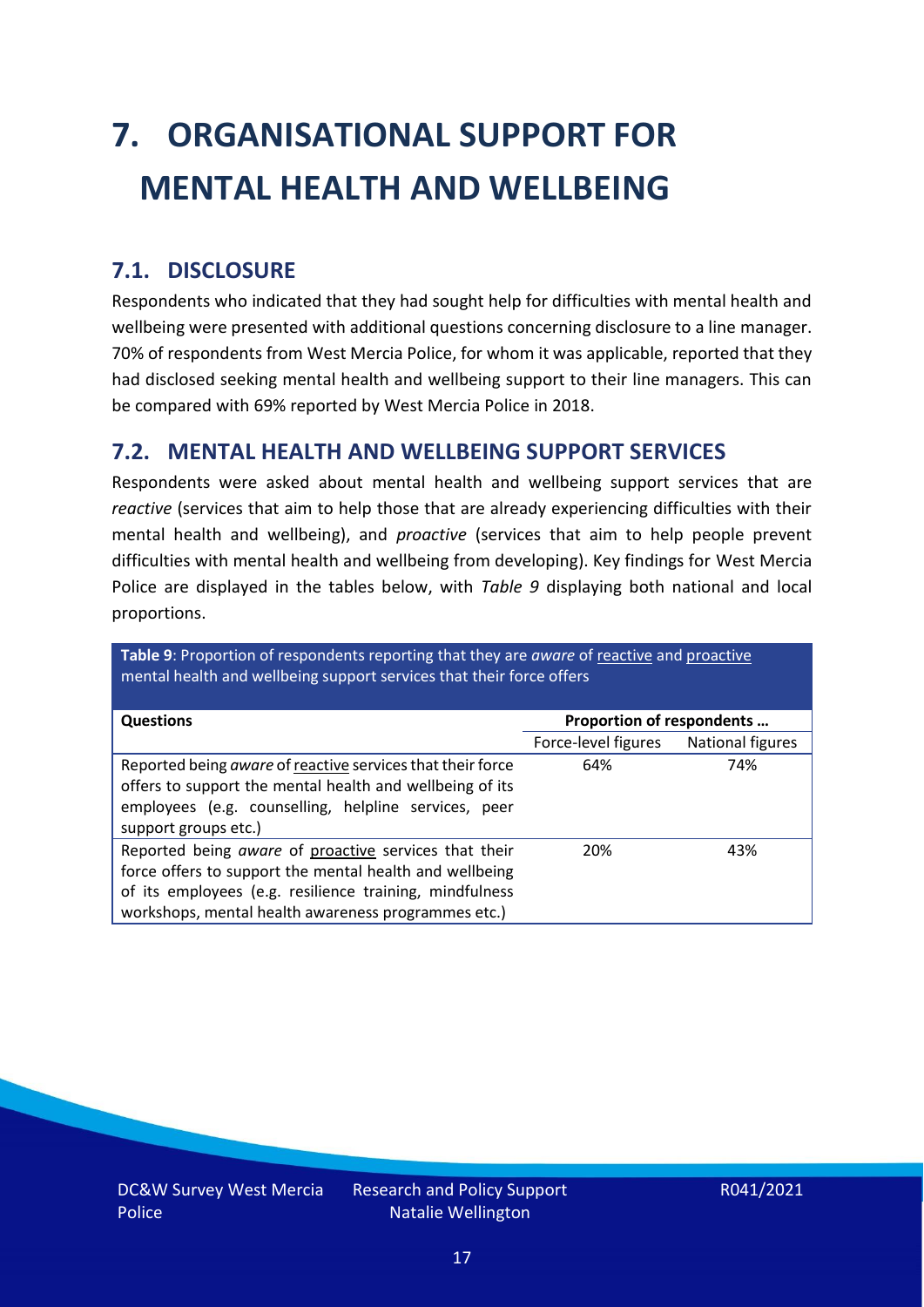### <span id="page-17-0"></span>**8. COVID-19 CRISIS**

Questions about the COVID-19 crisis have been included in this year's survey to help to better understand the impacts of working within the police service during this period. This section of the report specifically focusses on the personal impact of the COVID-19 crisis on officers, whilst organisational impacts have been reported at contextually appropriate points throughout the report.<sup>12</sup>

Respondents were asked whether they think they have or have had COVID-19. Comparisons for both national and local proportions are shown in *Table 10* below.

| Table 10: Proportion of respondents reporting whether<br>they have or have had COVID-19 | <b>Force-level</b><br>figures | <b>National</b><br>figures |
|-----------------------------------------------------------------------------------------|-------------------------------|----------------------------|
| Yes, confirmed by a positive antigen or antibody test                                   | 3%                            | 3%                         |
| Yes, based on strong personal suspicion or medical advice                               | 25%                           | 23%                        |
| No                                                                                      | 43%                           | 47%                        |
| Unsure                                                                                  | 28%                           | 27%                        |

24% of respondents from West Mercia Police said that they were *very* or *extremely worried* about the impact that the COVID-19 crisis will have on them personally. This can be compared to the national sample, where 22% said that they were *very* or *extremely worried* about the impact that the COVID-19 crisis will have on them personally.

Respondents from West Mercia Police were asked about their concern over the issues displayed in *Table 11* below (national and local proportions are shown).

| Table 11: Proportion of respondents reporting that they were very or extremely concerned over the<br>following |                           |                 |
|----------------------------------------------------------------------------------------------------------------|---------------------------|-----------------|
| <b>Statements</b>                                                                                              | Proportion of respondents |                 |
|                                                                                                                | Force-level               | <b>National</b> |
|                                                                                                                | figures                   | figures         |
| Becoming unwell with COVID-19 due to having close contact with                                                 | 36%                       | 34%             |
| someone who has COVID-19 in the line of duty                                                                   |                           |                 |
| Becoming unwell with COVID-19 due to being assaulted by someone                                                | 29%                       | 23%             |
| who has COVID-19 in the line of duty                                                                           |                           |                 |
| Having adequate access to COVID-19 testing (antigen                                                            | 49%                       | 37%             |
| and/or antibody diagnostic testing)                                                                            |                           |                 |
| Enforcing the lockdown restrictions                                                                            | 26%                       | 25%             |

<sup>12</sup> For more information please see the introduction to this report on page 3.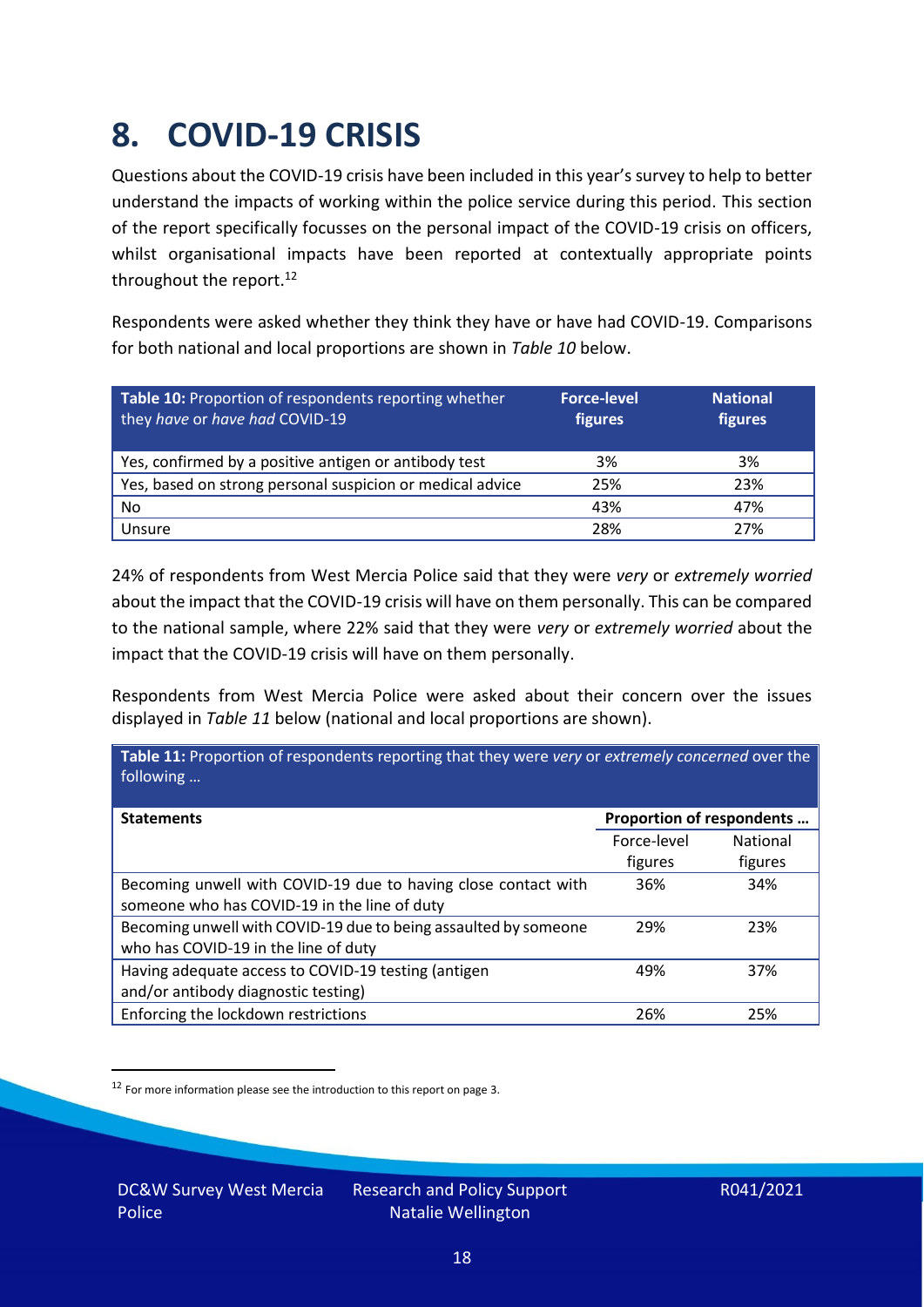Furthermore, 52% of respondents from West Mercia Police reported that they *disagreed* or *strongly disagreed* that they have all the equipment they personally need to protect them from COVID-19 whilst at work. This can be compared to the national sample, where 39% reported that they *disagreed* or *strongly disagreed* that they have all the equipment they personally need to protect them from COVID-19 whilst at work.

DC&W Survey West Mercia Police

Research and Policy Support Natalie Wellington

R041/2021